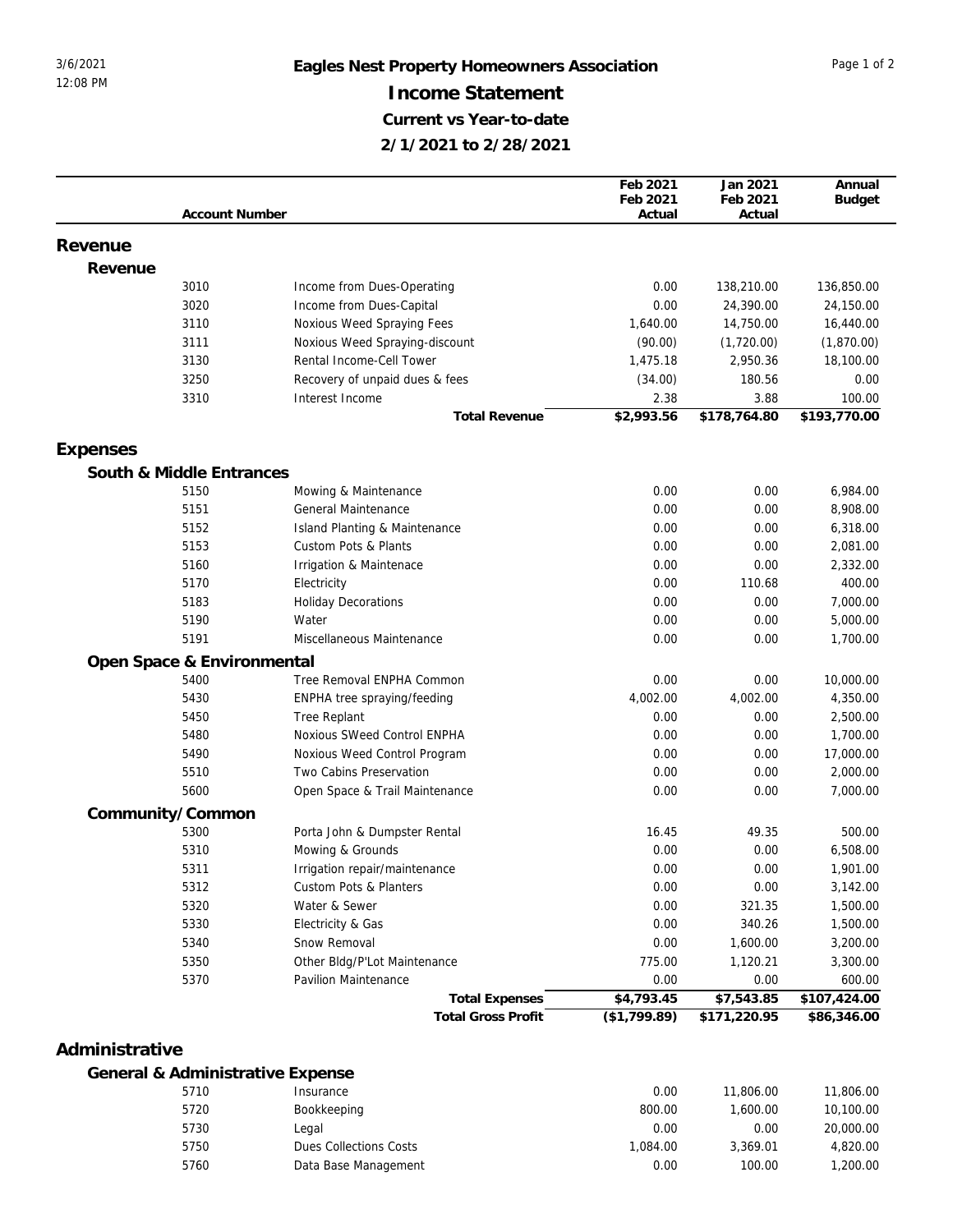|                       |                                         | Feb 2021     | Jan 2021     | Annual        |
|-----------------------|-----------------------------------------|--------------|--------------|---------------|
|                       |                                         | Feb 2021     | Feb 2021     | <b>Budget</b> |
| <b>Account Number</b> |                                         | Actual       | Actual       |               |
| 5770                  | Transfer fees                           | (30.00)      | (30.00)      | 150.00        |
| 5820                  | Annual Meeting                          | 3,107.71     | 3,107.71     | 4,200.00      |
| 5830                  | Awards & Recognition                    | 0.00         | 0.00         | 1,000.00      |
| 5840                  | Newsletters & E-Mail Blasts             | 0.00         | 75.00        | 1,275.00      |
| 5850                  | <b>Sub Association Grants</b>           | 0.00         | 0.00         | 9,000.00      |
| 5851                  | <b>Other Events</b>                     | 0.00         | 0.00         | 4,280.00      |
| 5852                  | <b>Community Center Reservations</b>    | 0.00         | 0.00         | 500.00        |
| 5860                  | Office Supplies & Expenses              | 28.89        | 164.13       | 1,000.00      |
| 5861                  | New Development Review                  | 0.00         | 0.00         | 1,000.00      |
| 5870                  | Computer & Web Expenses                 | 124.17       | 230.17       | 2,600.00      |
| 5900                  | Independent Contractors                 | 1,000.00     | 2,000.00     | 12,360.00     |
| 5910                  | Expenses shared w/ DRC                  | 0.00         | 0.00         | (1,500.00)    |
|                       | <b>Total Administrative</b>             | \$6,114.77   | \$22,422.02  | \$83,791.00   |
|                       | Total Net Income (Loss) From Operations | (\$7,914.66) | \$148,798.93 | \$2,555.00    |
|                       | Total Net Income (Loss)                 | (\$7,914.66) | \$148,798.93 | \$2,555.00    |
|                       |                                         |              |              |               |